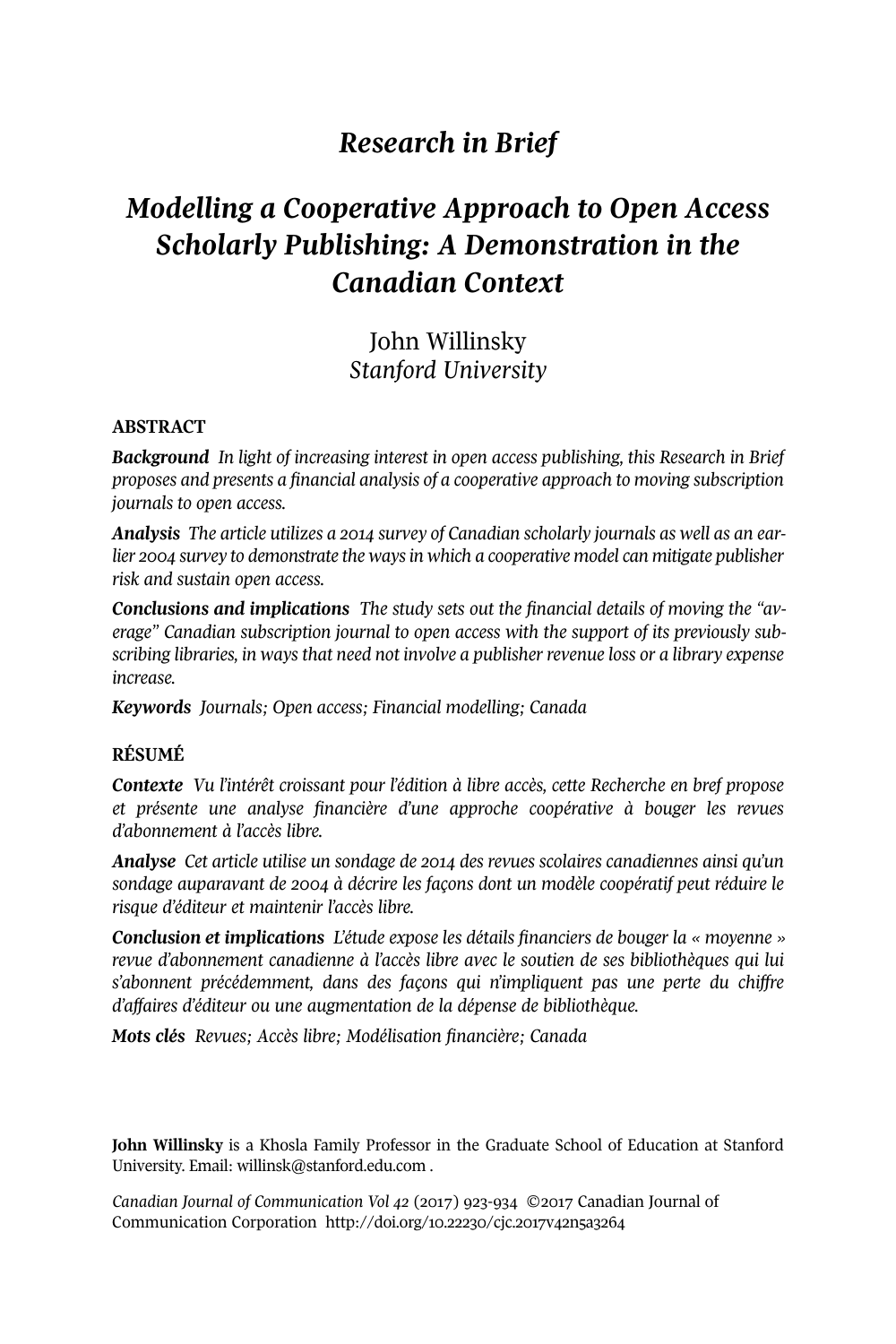Within the broader research community of government and private funding agencies, commercial and non-profit publishers, and research libraries and scholarly societies, open access to research and scholarship is broadly recognized as a desirable goal. Yet there are disagreements aplenty about how to get there. Studies indicate that about half the recent literature is now made open online by its authors and publishers, if not always legally (Archambault, Amyot, Deschamps, Nicol, Provencher, Rebout, & Roberge, 2014; Jamali & Nabavi, 2015). Making the rest of this literature open, including the great wealth of back issues, and doing so in a sustainable way that advances the quality of scholarly publishing, is the challenge of the moment for those concerned with the advancement of learning.

The one open access financial model that has had some success, with authors paying article processing charges (APCs) utilizing their grants or institutional funds, has been employed by major corporate publishers, such as Springer Nature and Elsevier, and the major non-profits such as the Royal Society and PLOS. Yetthis model has made little headway in the social sciences, humanities, and other fields with relatively low levels of research funding, with at least one survey showing author opposition to the general proposition of monetizing research dissemination (*Open Access Survey*, 2013). At the same time, the pricing of APC is showing some of the hyperinflationary tendencies of journal-subscription fees (approaching \$6,500 an article at the high end for *Nature Communications*, for example), with funders beginning to place caps on APC allocations (all financial figures in this article are in Canadian dollars). [1](#page-10-0)

The promising, if farless developed or documented, approach to open access this article examines takes the form of collective and cooperative action among research libraries and publishers. Among the international examples, SCOAP3 (Sponsoring Consortium for Open Access Publishing in Particle Physics) has assembled some 3,000 libraries that collectively purchase open access to 11 particle physics journals. The Open Library of the Humanities and Knowledge Unlatched, with 16 open access journals and 449 open access books, respectively, are also collectively supported by libraries. Moreover, in a similar spirit of underwriting openness in scholarly communication, libraries are contributing open source software tools for preservation with LOCKSS (Stanford), for repositories with DSpace (MIT), and for journal publishing with Open Journal Systems (Simon Fraser University).<sup>[2](#page-10-1)</sup>

In the case of Canadian journal publishing, this sort of cooperation is found in the 36 research libraries that host installations of Open Journal Systems (OJS), enabling 270 journals to manage their workflow and publish online (see Table 1). [3](#page-10-2)Among these library-hosted journals, 49 (18%) are subscription journals and 178 (66%) were born open access. Perhaps the most promising aspect of this library support is that  $43$  (16%) of these journals have moved from subscriptions to open access (judging from these journals' pre-1995 start date). *The Journal ofthe Entomological Society ofBritish Columbia*, dating back to 1906, is the oldest ofthe open access journals*.* The subscription journals in this list have relatively low institutional subscription fees—from \$20 to \$480 in 2016—with all but five journals offering readers open access after an embargo period ranging from six months to five years, in a step initiated by the *Canadian Journal of Communication* in 1994 (M. Felczak, personal communication, September 16, 2016).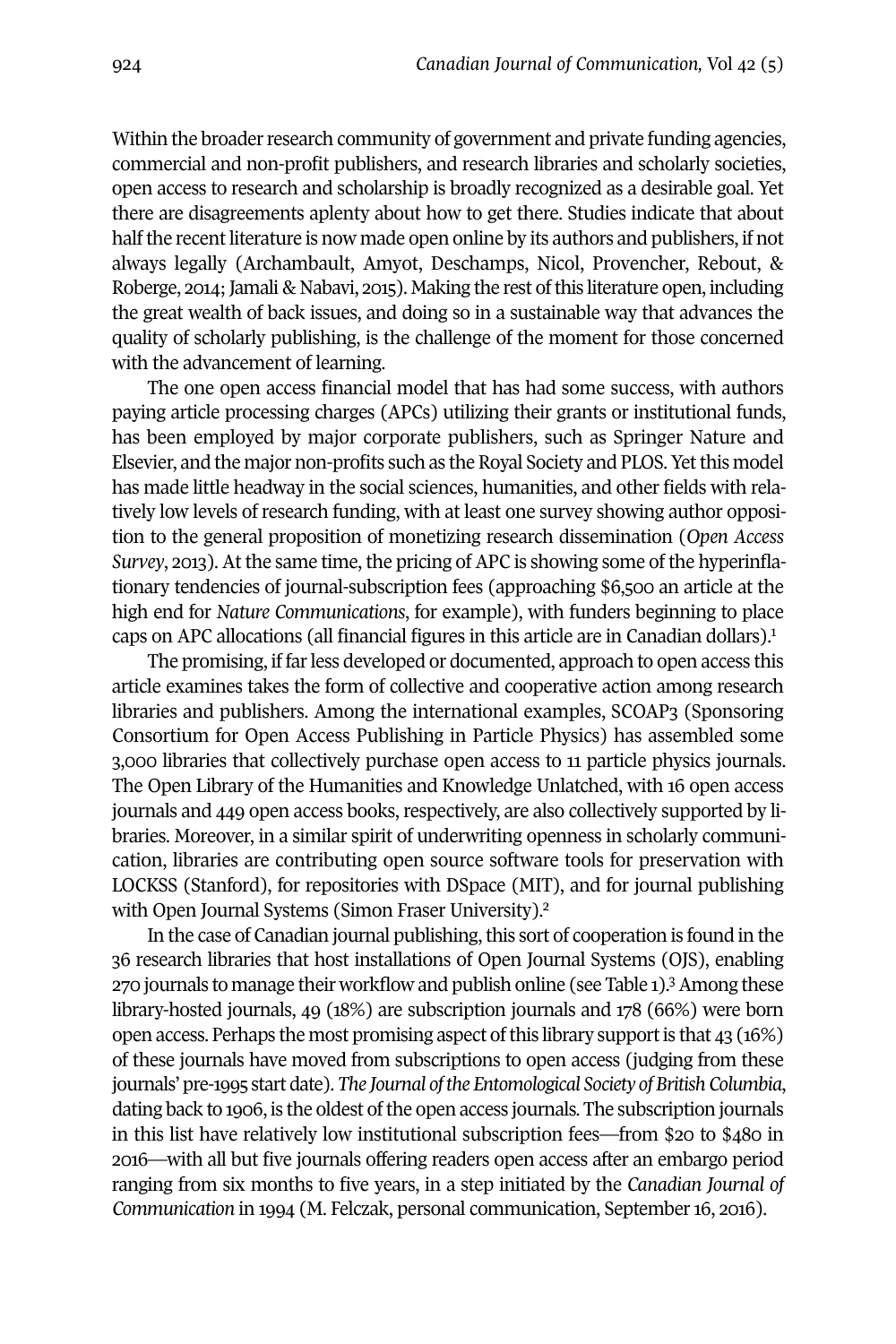| Journal model          | Titles     | SSHRC aid | All back issues online |  |
|------------------------|------------|-----------|------------------------|--|
| Subscription           | 49 (18%)   | 18 (45%)  | 37 (32%)               |  |
| Flipped to open access | 43 (16%)   | 10(25%)   | 35 (30%)               |  |
| Born open access       | 178 (66%)  | 12 (30%)  | 43 (37%)               |  |
| Total                  | 270 (100%) | 40 (100%) | 115 (100%)             |  |

**Table 1: Canadian journals by economic model, grant, and back issues hosted by 36 research libraries in 2015**

As for how a spontaneous jump to open access might occur, the sociologist and journal editor Kevin D. Haggerty (2008) has described moving the well-regarded *Canadian Journal of Sociology* to open access as "taking the plunge". Prior to the move, he was advised by his then university press publisher that it would be "an uncorrectable mistake." His financial model for open access was three-part, relying on a) the Social Sciences and Humanities Research Council continuing its funding of the journal (SSHRC 2017); b) the University of Alberta Libraries providing hosting and technical support (as the university had long been the home of the journal); and c) use of Open Journal Systems for a management and publishing platform. [4](#page-10-3) Haggarty continues to edit and publish *CJS* under this same model to this day, with modest increases in the number of articles published and the journal's impact factor. [5](#page-10-4)

The Kevin Haggartys of the scholarly publishing world are called "early adopters." For those editors, publishers, and societies working with subscription journals who are not prepared to take *the plunge,* this article attempts to provide the basis of a more informed consideration of this cooperative approach in the Canadian context. Given the interest in open access noted above, some of those involved in publishing subscription journals might feel that they deserve more than exhortations to go open. In light of the challenges faced by journal publishers and editors asked to give up a regular revenue source for a model with which few have experience, this study sets out the financial logic of an open access model that builds on libraries' demonstrated commitment to open access. It uses a recent study of Canadian journals to provide a relatively detailed financial model of how the average Canadian subscription journal might move to open access without suffering a loss of the revenue that sustains it. The model incorporates both subscription journals and existing open access journals, given that these open access titles account for, by the rough approximation that *Ulrich's Global Serial Directory* provides, some 35 percent of the approximately 700 peer-reviewed journals in Canada.

Some may ask why even bother with immediate open access, if subscriptions rates, at least for those journals already hosted by Canadian research libraries, range from \$20 (*Newfoundland and Labrador Studies*) to \$480 (*Canadian Journal of Hospital Pharmacy*), and since many journals provide delayed access after an embargo period. For the general public sitting before a terminal in a public library or at home, having to subscribe at any price—or face an embargo of any period—on encountering an article is likely to end the reader's interest in the work in question. Our studies of U.S. physicians found that encounters of a "paywall" separating them from access to a re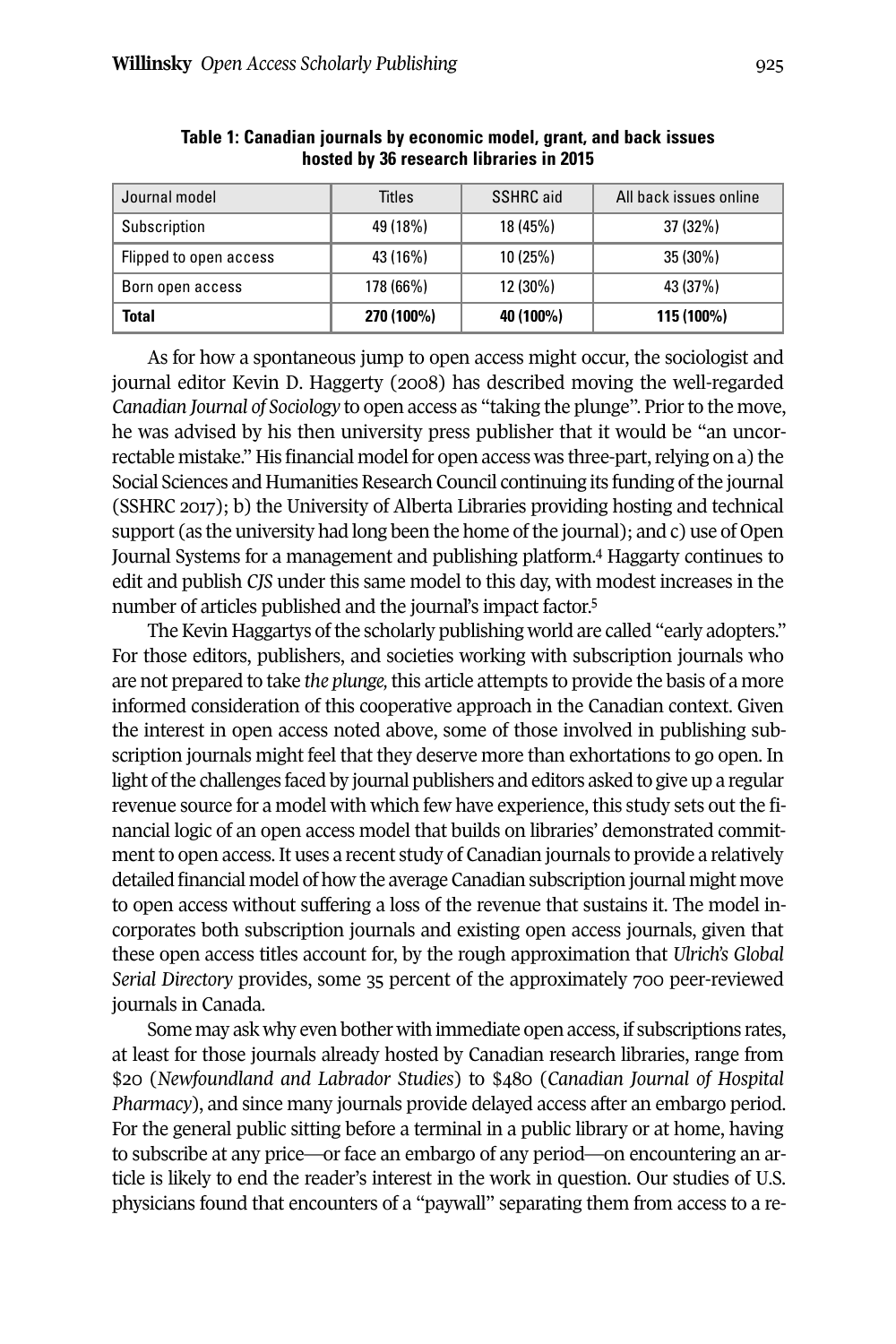search article left a strong negative impression about access to the literature as a whole, despite the increasing proportion of the literature that has been made publicly available (Maggio, Moorhead, & Willinsky, 2017). Readers turning to the cancer research that newspapers cite, we have also found, encounter paywalls in the majority of cases (Maggio, Alperin, Moorhead, & Willinsky, 2017). Subscriptions, at whatever level, are preventing this research and scholarship from circulating and from being used by other scholars to the extent that it could, as has been demonstrated by a number of studies (Eysenbach, 2006; Hitchcock, 2013). The idea thatresearch needs to be locked up for a year or two in order to extract the funding from the libraries to publish is a proposition that is being tested by initiatives, such as SCOAP3, cited above.

The financial model for library-supported open access that follows uses the revenue and expense figures reported in a survey of Canadian journals conducted by Sibyl Frei and Louise Fleming in 2015 on behalf of a number of scholarly organizations (Frei & Fleming, 2016). <sup>6</sup> The editors and staff of 69 journals provided financial data on their operations, with 56 (81%) of the journals in the social sciences and humanities and 13 (19%) in STM (sciences, technology, and medicine). As well, 15 (24%) of the journals provided immediate open access to their content, while among the remaining subscription titles, half of them offered readers delayed open access after a period of either 12 or 24 months (see Table 2).

|                  | Subscription journals<br>$(n = 54)^a$ | Open access journals<br>$(n = 15)$ |
|------------------|---------------------------------------|------------------------------------|
| Revenue          | \$57,931                              | \$23,437                           |
| Expenses         | \$51,859                              | \$22,067                           |
| Net income       | \$6.072                               | \$1,370                            |
| Cost per article | \$1,852                               | \$1,226                            |
| No. of articles  | 28                                    | 18                                 |

**Table 2: Annual average finances and content of Canadian subscription and open access journals in 2014**

*Note:* <sup>a</sup> In this and subsequent tables, not all survey participants provided data for all categories. *Source:* S. Frei & L. Fleming, Survey Results – Shaping a Collective Future, *Datahub,* 2016

The discussion that follows employs the averages for the subscription and open access journals from the data provided. The averages are used to demonstrate how the collective model will work for, first of all, a typical subscription journal, and then, following that, for a collective of two (average) subscription journals and one (average) open access journal. The analysis does not presume that the averages from the Frei and Fleming data set are representative in any precise way of Canadian journals in general (the figures each journal provided, for example, were interpreted estimates for the categories requested). Rather, their survey forms a starting point for modelling the financing of open access on a cooperative basis.

#### **Moving a subscription journal to open access**

To mitigate the risk of moving to open access, this model could be said to have an initial condition that must be met before the process begins. The model assumes that a jour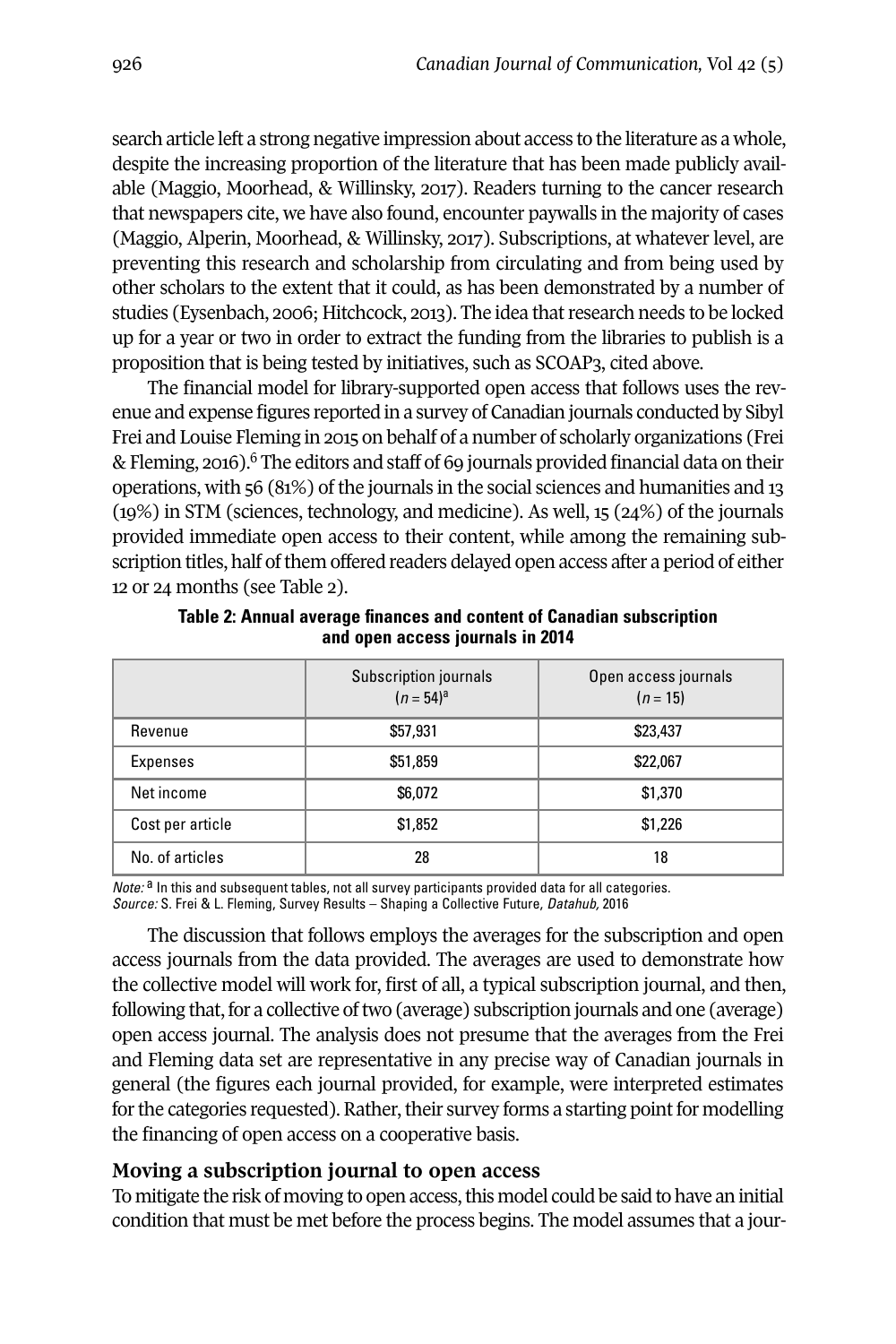nal can only be expected to consider such a move when a sufficient number of libraries have agreed in advance to collectively replace the journal's current sales revenue (see Table 3). This is the amount that the journal will forgo with open access, as it will no longer sell access to its content, and in the case of the average subscription journal that amountis \$21,050. With a collection of libraries committed to making up that amount commitment, the subscription journal faces a revenue-neutral switch to open access.

| Sales revenue sources        | Subscription journals<br>$(n = 54)$ | Open access journals<br>$(n = 15)$ |
|------------------------------|-------------------------------------|------------------------------------|
| Sales revenue                | \$21,050                            | \$2,627                            |
| <b>SSHRC</b> grants          | \$10,006                            | \$8,184                            |
| Other government grants      | \$7,402                             | \$2,886                            |
| Other external grants        | \$1,706                             | \$2,200                            |
| Internal institution grants  | \$3,904                             | \$2,519                            |
| Insitutional in-kind support | \$4,931                             | \$1,867                            |
| Association contribution     | \$2,637                             | \$2,433                            |
| Other                        | \$6,295                             | \$2,433                            |
| <b>Total Revenue</b>         | \$57,931                            | \$23.437                           |

| Table 3: Annual average revenue for Canadian subscription |  |  |  |  |
|-----------------------------------------------------------|--|--|--|--|
| and open access journals in 2014                          |  |  |  |  |

*Source:* S. Frei & L. Fleming, Survey Results – Shaping a Collective Future, *Datahub,* 2016

The starting point for assembling such a community of libraries to participate in this model would be the journal's current subscription list, including its international subscribers, while the recruitment of libraries will need to be part of a longer-range plan (considered below). In the Canadian context, with strong institutional support for the nation's scholarly communication, the average journal's sales amount to 36 percent of the total revenue (Audley, 1994). The model proposed here is challenging the assumption that only by restricting access to the journal can this portion of its needed revenue be secured from the libraries.

The average subscription journal's sales revenue of \$21,050 involves not only subscriptions to its print and online editions, but, as well, aggregator royalties from sales to libraries; licensing fees, largely for student course-packs; and pay-per-view services for individual readers (see Table 4). It is worth noting that the data gathered by the open access journals in the Frei and Fleming survey suggests that aggregators and licensing agents are "selling" open access content, with open access journals receiving an average of \$2,627 in return. As the selling of open access content seems ill advised, if not unfair to those paying for such access, the total sales revenue would need to be replaced by the participating libraries. The interesting economic twist to this step setting aside for the moment the value that aggregators provide libraries—is that as the model spreads to other journals, libraries should be able to reduce what they pay aggregators, much as students would pay less in course-pack licensing.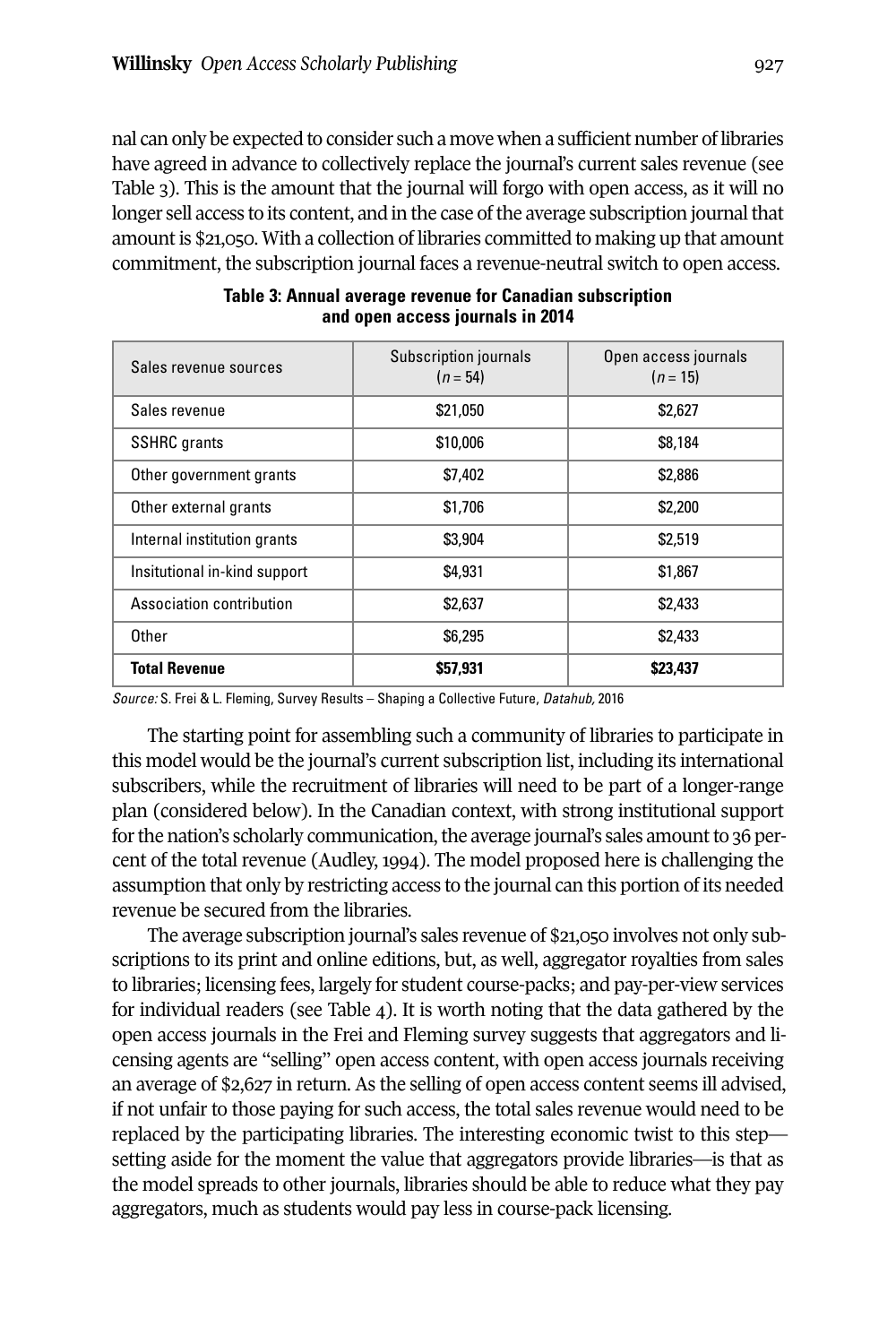| Sales revenue sources      | Subscription journals<br>$(n = 54)$ | Open access journals<br>$(n = 15)$ |
|----------------------------|-------------------------------------|------------------------------------|
| <b>Print subscriptions</b> | \$9,939                             | \$26                               |
| Online subscriptions       | \$4,834                             | 0                                  |
| <b>Copyright licensing</b> | \$2.017                             | \$844                              |
| Pay-per-use sales          | \$267                               | 0                                  |
| Aggregator online sales    | \$3,441                             | \$1,357                            |
| Aggregator print sales     | \$552                               | \$400                              |
| <b>Total sales revenue</b> | \$21,050                            | \$2,627                            |

**Table 4: Annual average journal sales revenue sources for subscription and open access journals in 2014**

*Source:* S. Frei & L. Fleming, Survey Results – Shaping a Collective Future, *Datahub,* 2016

Now, I turn to the question of how many libraries might be expected or needed to join this collective and how much it would cost them to support this average subscription journal. Although Frei and Fleming did not collect information on subscription types, numbers, orrates, Lorimer and Lindsay (2004) found in their earlier study that Canadian journals averaged 561 subscribers (at an average institutional rate of  $$74$ ), with 175 foreign institutions  $(31\%)$ , 92 Canadian institutions  $(16\%)$ , 173 Canadian individuals (31%), and the rest unidentified. While mixing the results of two surveys is not a good practice, using the Lorimer and Lindsay figures, I can cautiously assume thatifthe 267 institutions that subscribed on average to Canadian journals in the 2004 survey were willing to subscribe to this open access model, it would cost each library \$79 to support the average subscription journal moving to open access without a loss of revenue. This \$79 figure points to how the move to open access can be structured to be not only revenue-neutral for a journal, but expense-neutral for participating libraries (given that, in this case, libraries were paying on average \$75 for institutional subscriptions in 2004).

As for the 173 individuals who subscribed, on average, to Canadian journals, according to the Lorimer and Lindsay 2004 survey, their contribution to the average journal's revenue is covered in this model by the libraries, which are matching the journal's entire sales revenue. However, another option is to ask these readers to subscribe to the journal's open access status at their lower individual rate (\$41), while still being able, if they wish, to pay for a print-on-demand copy of the journal. The Frei and Fleming survey data confirms a gradual decline in reader interest in print, however, and the move to open access might be a good point at which to outsource the print edition to a print-on-demand service. [7](#page-10-5) This will reduce the average journal's cost (or revenue needs) by \$8,585 (17%), while leaving open the option of enabling individual readers to still obtain a print edition at their own expense (see Table 5). The savings for the journal might be invested in editorial quality, used to reduce the library-cost ratio, and/or be allocated to build the journal's surplus and reserve.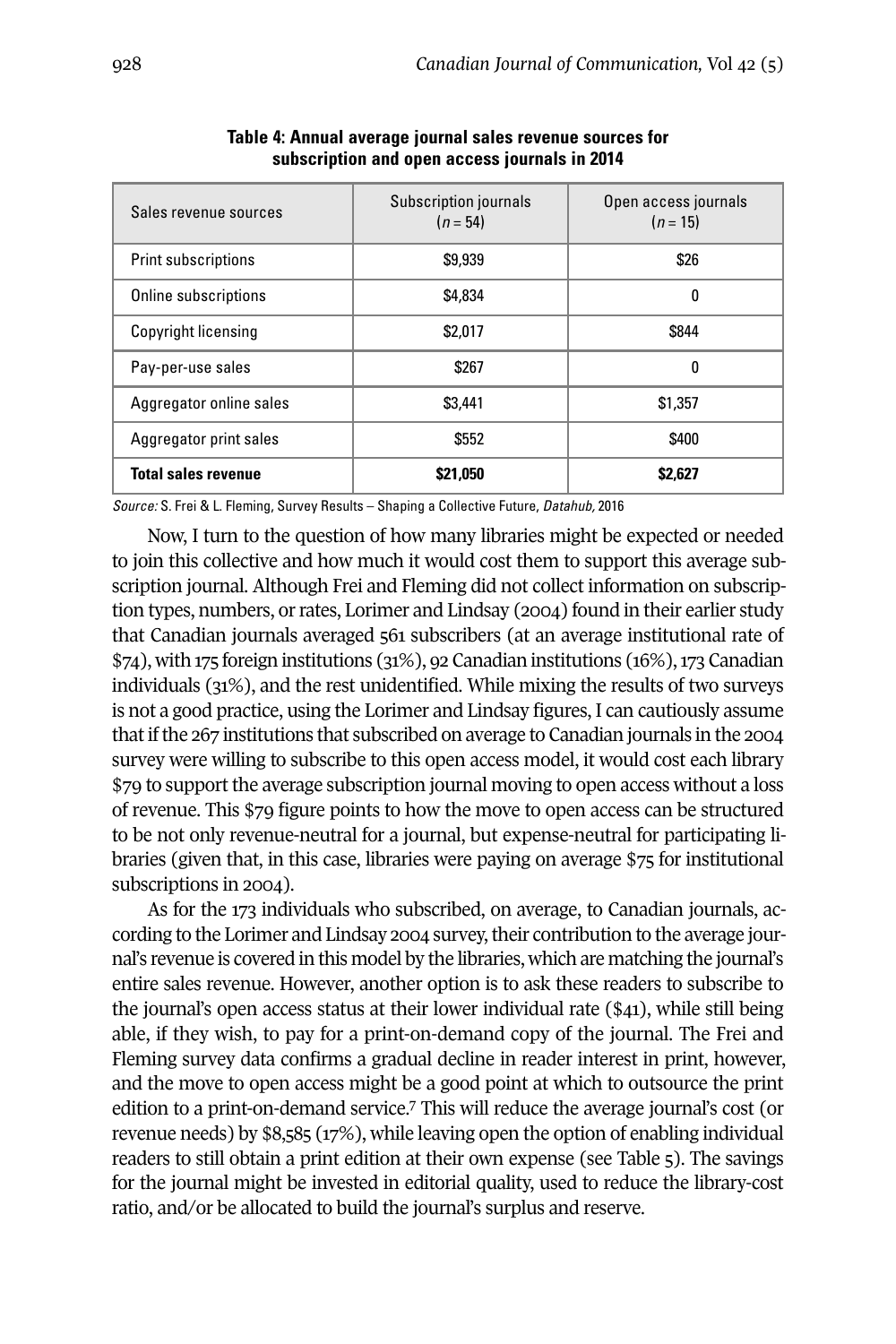| Journal expenses             | Subscription journals<br>$(n = 54)$ | Open access journals<br>$(n = 15)$ |  |
|------------------------------|-------------------------------------|------------------------------------|--|
| Salary                       | $$23,174$ (45%)                     | $$11,795$ (53%)                    |  |
| Copy preparation             | $$6,256$ $(12\%)$                   | $$6,018$ $(27%)$                   |  |
| Layout                       | (9%)<br>\$4,448                     | \$1,320<br>(6%)                    |  |
| Print-related expenses       | $$8,585$ (17%)                      | \$374<br>(2%)                      |  |
| Electronic publication fees  | (5%)<br>\$2,562                     | \$1,885<br>(9%)                    |  |
| Tech assistance and training | \$502<br>(1%)                       | (2%)<br>\$426                      |  |
| Promotion                    | (2%)<br>\$808                       | (1%)<br>\$247                      |  |
| Other <sup>a</sup>           | $$5.525$ (11%)                      | (0%)<br>\$29                       |  |
| <b>Total expenses</b>        | \$51,859 (100%)                     | \$22,067 (100%)                    |  |

**Table 5. Annual average expenses for Canadian subscription and open access journals in 2014.**

*Note:* a May include release time, salaries, or stipends for faculty

*Source:* S. Frei & L. Fleming, Survey Results – Shaping a Collective Future, *Datahub*, 2016

A second approach to building a collective of participating libraries is to turn to the Canadian Research Knowledge Network (CRKN), which is a partnership of 72 university libraries for negotiating access to scholarly publications, and as such, might take on the task of coordinating the move of Canadian subscription journals to open access. Using the figures presented here, each library would pay \$292 on average to support open access for each of the Canadian journals represented in this sample. And finally a third approach to the question of how many libraries would have to pay how much, we do have more recent data on the average subscription rate for the 60 subscription journals that both belong to the Canadian Association of Learned Journals (CALJ) and post their annual institutional subscription rates online, which was \$512 for online access in 2016. At that rate, it would take as few as 39 libraries paying this amount to the collective to cover the subscription revenue of the average Canadian subscription journal in this study to go open access without a loss of revenue.

### **Including existing open access journals in this collective model**

While this article seeks to demonstrate how a cooperative approach between libraries and publishers can work in moving a subscription journal to open access, it is intended to be a viable publishing model forthe broader Canadian scholarly publishing context. That is, the model will need to work for the full range of journals, including existing open access journals, so that all Canadian titles can share in the advantages of a sustainable open access model committed to maintaining and improving publishing quality. The inclusion of these open access titles in this collective model will augment the content offered by the collection of journals, while providing a sustainable basis for all Canadian journals felt to be publishing worthwhile content (i.e., without leaving behind early adopters of open access).

A function and advantage of this collective action in scholarly publishing is to advance standards for the editorial and production quality of the participating journals.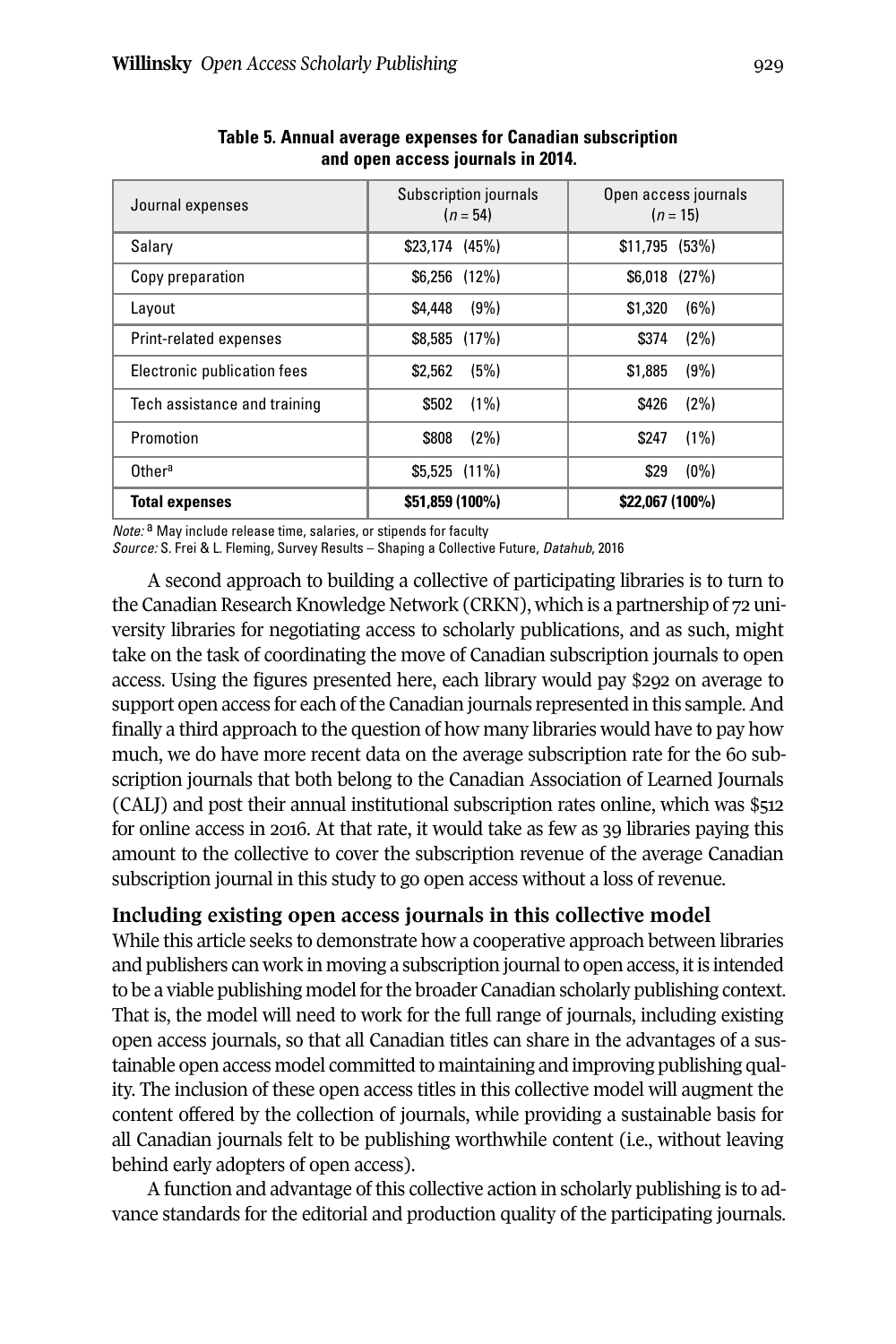This includes the amount spent on a journal article for copy editing, layout, and management. It would seem reasonable to set a common standard for what are currently subscription and open access journals to invest on a per-article basis in the publishing process. Given the conversion of subscription journals as the starting point for this model, it makes sense to start with an outlay of \$1,537 per article, which is the average amount spent by subscription journals in 2014, based on the Frei and Fleming data and minus the 17 percent in printing expenses, as discussed above (see Table 2). This amount can then be used to consider the financial impact of introducing existing open access journals into the model.

Open access journals would bring their existing revenue into this collective organization (minus their current sales revenue, for reasons discussed above). In this study, open access journal revenue averages \$23,437 a year, with an average expenditure of \$1,226 per article (see Table 6). To bring the existing open access journal expenditures on its articles up to the standard of the average subscription journal (which is spending  $$1,537$  per article without printing), the collective will need to allocate  $$311$ per article to the average open access title, in addition to what that journal is currently spending on publishing.

|                    | Pre-collective journals               |                                       | Open access collective |                  |
|--------------------|---------------------------------------|---------------------------------------|------------------------|------------------|
|                    | Average subscription<br>journal (ASJ) | Average open access<br>journal (AOAJ) | 2 ASJ                  | $2 ASJ + 1 A0AJ$ |
| Journals           |                                       |                                       | $\overline{2}$         | 3                |
| Articles           | 28                                    | 18                                    | $28 + 28$              | $28 + 28 + 18$   |
| Sales revenue      | \$21,050                              | \$2,267                               | N/A                    | N/A              |
| Library allocation | N/A                                   | N/A                                   | \$42,100               | \$42,100         |
| Total revenue      | \$57,931                              | \$23,437                              | \$115,862              | \$136,299        |
| Expenses           | \$51,860                              | \$22,094                              | \$86,088ª              | \$113,759        |
| Net revenue        | \$6,072 (10%)                         | \$1,370(6%)                           | \$29,744 (26%)         | \$22,540 (18%)   |
| Cost/article       | \$1,852                               | \$1,226                               | \$1,537                | \$1,537          |

**Table 6. Annual budget for average subscription and open access journal preand post-collective (incorporating Table 2), based on 2014 figures.**

*Note:* <sup>a</sup> Subscription journal expenses are reduced by 17 percent in moving to the collective by shifting printing costs to a third-party print-on-demand service. *Source:* Frei & Fleming, 2016

The average open access journal would be allocated, on becoming part of this model, an amount of \$311 per article by drawing on the collective's netrevenue, which in this instance is a robust 26 percent, with the two subscription journals, thereby reducing it to a still very healthy 18 percent for the three journals (if still falling short of the leading corporate scholarly publishers' net revenues; see Larivière, Haustein, & Mongeon, 2015). This allocation ensures that the libraries would not need to contribute any further funding to support open access journals joining the collective, as long as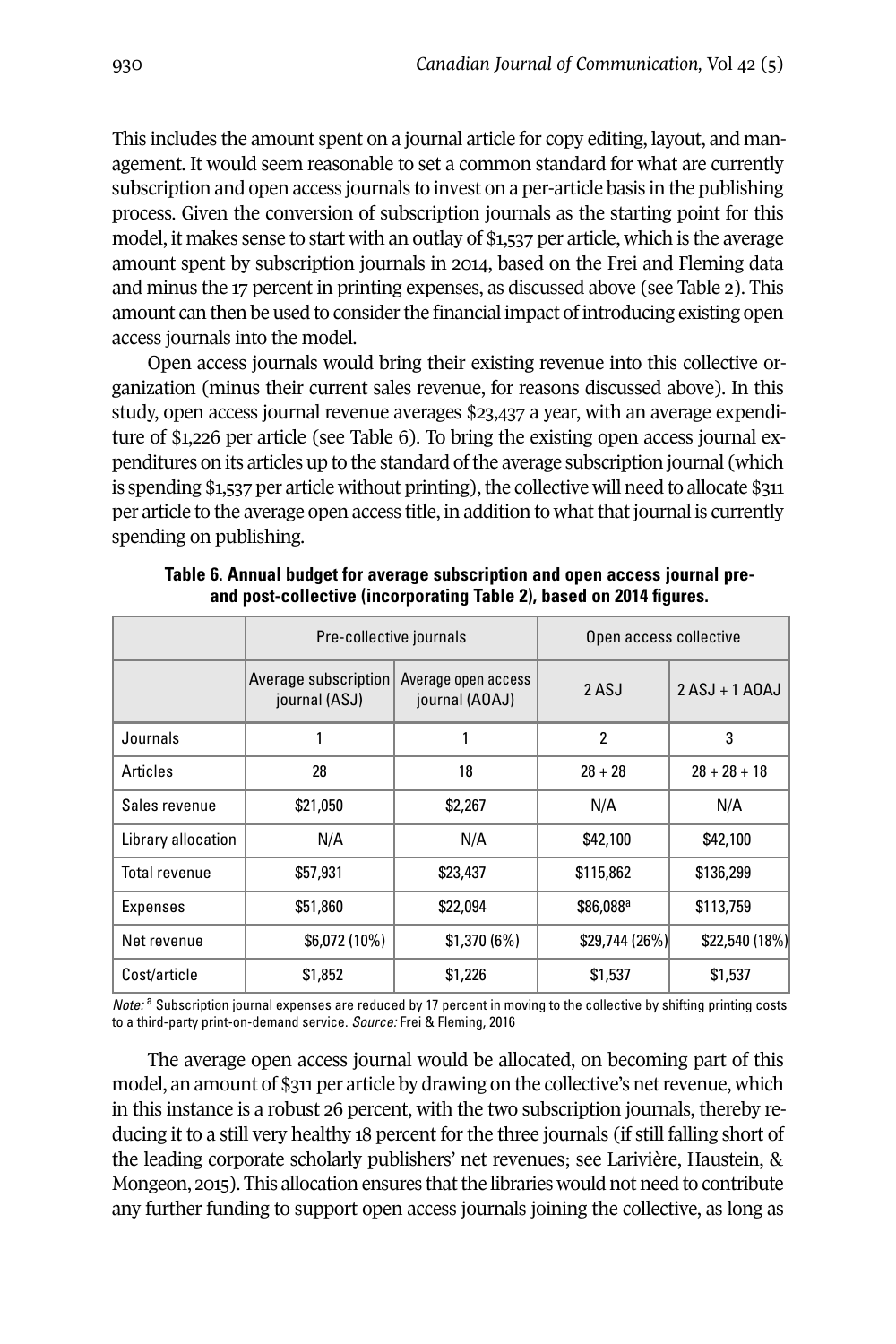only one open access journal is admitted to the collective for every two subscription journals. This will maintain the starting principle that this open access model can be revenue-neutral for journals and expense-neutral for libraries.

As for the way in which this model could be organized, participants may decide to legally incorporate into a multi-stakeholder cooperative, orthey may agree to operate through some form of contractual arrangements, or they may rely on the memorandums of understanding that are common enough among institutions. The setting of journal membership criteria in the collective will be a major governance consideration, reflecting assessments of article quality, journal organization, and procedures, readership, and impact (with consideration given to the relative sizes of fields and topics, as well as principles of academic freedom). These criteria will need to allow for both dropping journals and incubating innovative new journals for a trial period. It may make sense during the initial contract period for participants to join the collective for multiple years, to further mitigate the publisher risk and to seek additional support from an agency such as SSHRC to support the transition period. A key consideration here is that the large corporate publishers typically offer societies five-year agreements, which include contingency clauses that provide the assurances needed on both sides. Such an agreement could also include terms under which the libraries would support the journal giving up open access and reverting to the sale by subscription of exclusive access to its content.

#### **Limitations of the study**

This analysis is based on the Frei and Fleming survey sample of 69 Canadian journals conducted in 2014. Any sample is bound to be inadequate in predicting what a given set of Canadian journals and libraries might face in considering the formation of such an entity. Those interested and intrigued by the possibilities can begin with their own figures, given that one advantage—and initial challenge—of this cooperative approach will be learning to work with a more transparent publishing economy. It will involve a process of deliberation, planning, calculation, and application that will not end. The actual article allocation for any given set of journals participating in this model, for example, would have to be decided on an ongoing basis by the participating journals and libraries, although with a similar eye, or it is hoped, on improving journal quality on a sustainable basis.

Also of note, although this study works with the averages from the survey,the collective's allocations to the participating journals will be based on their current budgets. While finances will differ for historical reasons, the collective is likely to have a longterm interest in adjusting the allocations to journals to reflect differences in expenses related to the number of submissions and articles published, the preparation of tables and figures, the length and nature of the articles (including the languages used), and other factors. At the same time, establishing a baseline for editorial expenses seems like a good starting principle for the collective to consider as part of its commitment to the quality of scholarly publishing. The model's financial openness, as well as its commitment to quality, should assist in recruiting and retaining the support of libraries.

While better financed subscription journals may be tempted to seek direct library support for their individual conversion to open access, rather than joining with other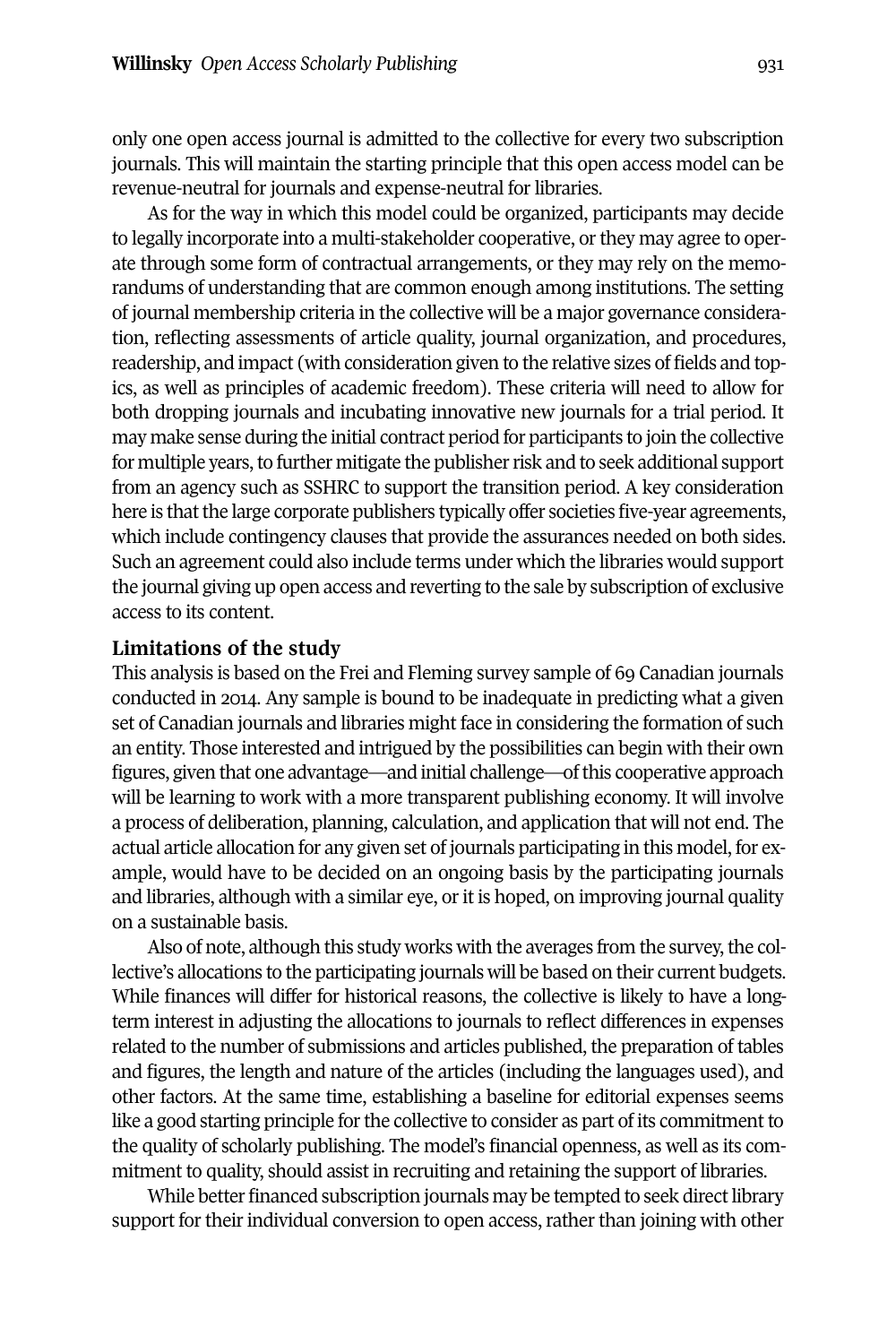journals, the collective will offer libraries the advantage of a well-managed bundle of journals with some thematic coherence, as suggested by the concentration of Canadian social sciences and humanities, reducing the recruitment overhead for journals and libraries. The collective action of journals and libraries will also make it somewhat more difficult, but not impossible, for some libraries to get a free ride on the resulting open access by not joining the collective. A further check on free riding, apart from the pressure of peer libraries that have joined the collective, is the prospect that without sufficient library support for the collective, the journals will simply continue with their subscriptions.

Still, the collective will need to address the free rider issue through active retention and recruitment measures by both member journals and libraries, as well as ongoing demonstrations of collective value, including the value of cooperation (e.g., by crediting libraries for in-kind contributions). Both of these aspects will be important in assessing the health of the collective, and worth devoting a portion of the netrevenue to, along with investing in publishing innovations and building a reserve (as noted above). As part of this assessment process, the model will need to establish the extent of reader and author use of its journals, using standard library measures of readership, citation records, and article-level metrics, in order to track both academic and public use and impact of this published work.

#### **Conclusion**

This article has set out how a subscription journal can be converted to open access by building on the cooperative spirit that libraries have been exhibiting for some time in their support for open access, as well as on the principles of collaboration that underwrite much of the publishing enterprise among authors, editors, and reviewers. It is intended to demonstrate the different ways in which current journal revenue and library expense levels can be preserved, at least as a starting point. It offers an example of how this scholarly publishing economy can be reconfigured to realize greater access to Canada's research and scholarship. Butthen the value of any proposal, atthis point, is that it may serve as a further provocation for developing what will prove to be better, more compelling models, as well as serving, one hopes, as a prompt for more extensive sharing ofthe publishing data needed to develop such models. These are all necessary steps in building the trust and interest needed to work out more of the details and to pilot new models that will help move more if not all of this country's scholarly publishing into a state of well-supported open access, in recognition of its standing as a public good.

#### **Acknowledgements**

I gratefully acknowledge the assistance of Janna Avon and Katie Harris in gathering data on Canadian journals, as well as the insightful comments of Kirsten Bell, Rowland Lorimer, Kamran Naim, Brian Owen, Kevin Stranack, and an anonymous reviewer in preparing this article. I also acknowledge the generous support for this research from the John D. & Catherine T. MacArthur Foundation, Grant No. G-108386-0.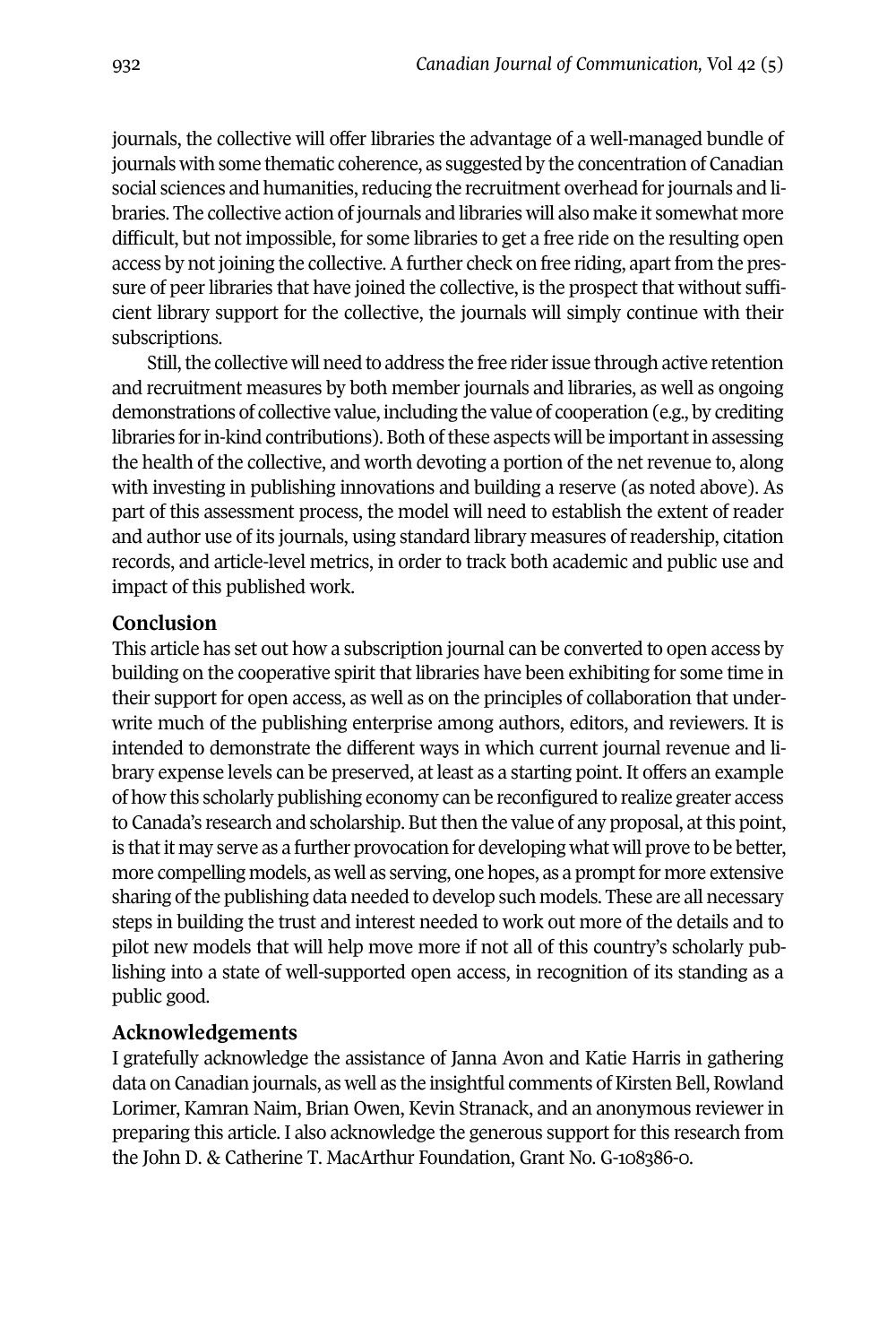#### <span id="page-10-0"></span>**Notes**

1. The publishing analyst company Outsell reports that "funders will not fully support APCs at their current levels … The lack of uptake of funding APCs will continue if APCs charged by traditional publishers, which make up the majority of the top players, remain at their current levels" (Open Access 2015, p. 8). On the other hand, the rapid growth of PLOS One and other APC-based mega-journals suggests that many researchers in the sciences are not averse to paying such fees.

<span id="page-10-1"></span>2. In the interests of full disclosure, I direct the Public Knowledge Project at Simon Fraser University Library, which is the developer of the open source (free) software Open Journal Systems.

<span id="page-10-2"></span>3. The count does not include 48 student journals hosted by these libraries, nor 14 of the journals for which it was not clear that the journal had begun publishing beyond an initial issue. The count may include journals that have ceased publication, but which are continuing to provide multiple issues' worth of content with the support of the library's Web hosting.

<span id="page-10-3"></span>4. The University of Alberta Libraries provide a "no-fee" service to any "Canadian fully open access journal," with this service agreement involving a memorandum of understanding that states the library's commitment to providing free hosting service, routine maintenance, and the latest version of Open Journal Systems software. All but one of the libraries hosting the journals in Table 1 employ Open Journal Systems for the management and publishing of the journals. Western University uses Bepress, and the University of New Brunswick supplements OJS with WordPress. According to the Journal Citation Reports, in 2014, the Canadian Journal of Sociology had an impact factor (average number of citations per article over a two-year period) of 0.500 compared to 0.412 in 2007, its final year in print (although it had an earlier high of 0.700 in 2006).

<span id="page-10-4"></span>5. The Frei and Fleming study (2016) was conducted on behalf of Consortium Érudit, the Canadian Association of Learned Journals, the Federation for the Humanities and Social Sciences, Canadian Science Publishing, and the Social Sciences and Humanities Research Council (see Paquin, 2016). The data for the Frei and Fleming survey in available on Datahub: [https://datahub.io/dataset/survey-re](https://datahub.io/dataset/survey-results-shaping-a-collective-future)[sults-shaping-a-collective-future.](https://datahub.io/dataset/survey-results-shaping-a-collective-future)

6. Among those who participated in the Frei and Fleming survey (2016), 13 percent reported an increase in online subscriptions, compared to 3 percentreporting a decline overthe previous three years; on the other hand, 14 percent of the participants reported a decline in print subscriptions, compared to 7 percent reporting an increase.

<span id="page-10-5"></span>7. Print-on-demand services for open access content are provided by a number of open access monograph publishers to subsidize their open access operations, and this option could be maintained with these journals over what appears to be a slowly declining interest in print (Kwan, 2010).

#### **References**

- Archambault, Eric,Amyot,Didier,Deschamps, Philippe, Nicol,Aurore, Provencher, Françoise, Rebout, Lise, & Roberge, Guillaume. (2014). *Proportion of open access papers published in peer-reviewed journals at the European and world levels—1996–2013.* Montréal, PQ: Science-Metrix.
- Audley, Paul. (1994). Cultural industries policy: Objectives, formulation, and evaluation, *Canadian Journal of Communication, 19*(3). URL: [http://cjc-online.ca/index.php/journal/article](http://cjc-online.ca/index.php/journal/article/view/823/729) [/view/823/729](http://cjc-online.ca/index.php/journal/article/view/823/729) [October 1, 2017].
- Eysenbach, Gunther. (2006). Citation advantage of open access articles. *PLOS Biology,* 4(5), e157. URL: <https://doi.org/10.1371/journal.pbio.0040157> [October 1, 2017].
- Frei, Sybil, & Fleming, Louise. (2016). Survey results—Shaping a collective future. Datahub. URL: <https://datahub.io/dataset/survey-results-shaping-a-collective-future> [September 29, 2017].
- Haggerty, Kevin D. (2008). Taking the plunge: Open Access at the *Canadian Journal of Sociology*. Case studies in Open Access publishing. Number Five. *Information Research: An International Electronic Journal, 13*(1). URL: [http://www.informationr.net/ir/13-1/paper338](http://www.informationr.net/ir/13-1/paper338.html) [.html](http://www.informationr.net/ir/13-1/paper338.html) [October 1, 2017].